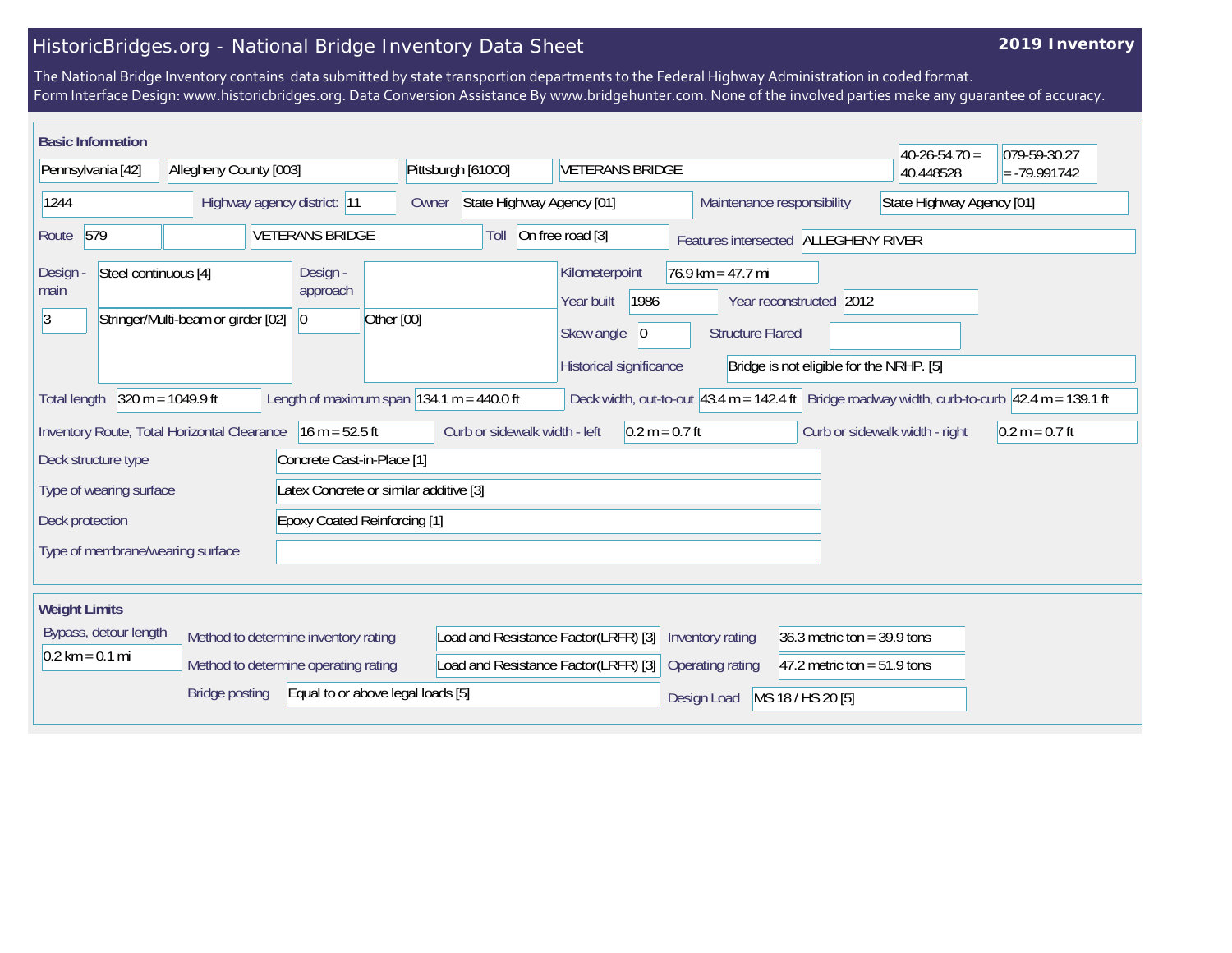| <b>Functional Details</b>                                                                             |                                                    |                                                       |                          |                                                                                         |                                                              |  |  |
|-------------------------------------------------------------------------------------------------------|----------------------------------------------------|-------------------------------------------------------|--------------------------|-----------------------------------------------------------------------------------------|--------------------------------------------------------------|--|--|
| 44652<br>Average daily truck traffi 9<br>Average Daily Traffic                                        | Year 2018<br>%                                     | Future average daily traffic                          |                          | 2032<br>61914<br>Year                                                                   |                                                              |  |  |
| Principal Arterial - Interstate (Urban) [11]<br>Road classification                                   | Lanes on structure 7                               | Approach roadway width                                |                          |                                                                                         | $42.4 m = 139.1 ft$                                          |  |  |
| Type of service on bridge Highway [1]                                                                 | Direction of traffic 2 - way traffic [2]           |                                                       |                          |                                                                                         | Bridge median Closed median with non-mountable barr          |  |  |
| Parallel structure designation<br>No parallel structure exists. [N]                                   |                                                    |                                                       |                          |                                                                                         |                                                              |  |  |
| Type of service under bridge<br>Waterway [5]                                                          | Lanes under structure<br>$\Omega$                  |                                                       | Navigation control       |                                                                                         | Navigation control on waterway (bridge permit required). [1] |  |  |
| $699.9 m = 2296.4 ft$<br>Navigation vertical clearanc                                                 |                                                    | Navigation horizontal clearance 5238.2 m = 17186.5 ft |                          |                                                                                         |                                                              |  |  |
| Minimum navigation vertical clearance, vertical lift bridge $\vert$ 0 m = 0.0 ft                      |                                                    |                                                       |                          | Minimum vertical clearance over bridge roadway                                          | $99.99 m = 328.1 ft$                                         |  |  |
| Minimum lateral underclearance reference feature Feature not a highway or railroad [N]                |                                                    |                                                       |                          |                                                                                         |                                                              |  |  |
| Minimum lateral underclearance on left $0 = N/A$<br>Minimum lateral underclearance on right $0 = N/A$ |                                                    |                                                       |                          |                                                                                         |                                                              |  |  |
| Minimum Vertical Underclearance $\vert 0 = N/A \vert$                                                 |                                                    |                                                       |                          | Minimum vertical underclearance reference feature Feature not a highway or railroad [N] |                                                              |  |  |
| Appraisal ratings - underclearances N/A [N]                                                           |                                                    |                                                       |                          |                                                                                         |                                                              |  |  |
|                                                                                                       |                                                    |                                                       |                          |                                                                                         |                                                              |  |  |
| <b>Repair and Replacement Plans</b>                                                                   |                                                    |                                                       |                          |                                                                                         |                                                              |  |  |
| Type of work to be performed                                                                          | Work done by Work to be done by owner's forces [2] |                                                       |                          |                                                                                         |                                                              |  |  |
| Bridge rehabilitation because of general structure<br>deterioration or inadequate strength. [35]      | Bridge improvement cost                            | 328000                                                | Roadway improvement cost | 966000                                                                                  |                                                              |  |  |
|                                                                                                       | Length of structure improvement                    | $320 m = 1049.9 ft$                                   |                          | Total project cost<br>4427000                                                           |                                                              |  |  |
|                                                                                                       | Year of improvement cost estimate                  |                                                       |                          |                                                                                         |                                                              |  |  |
|                                                                                                       | Border bridge - state                              |                                                       |                          | Border bridge - percent responsibility of other state                                   |                                                              |  |  |
|                                                                                                       | Border bridge - structure number                   |                                                       |                          |                                                                                         |                                                              |  |  |